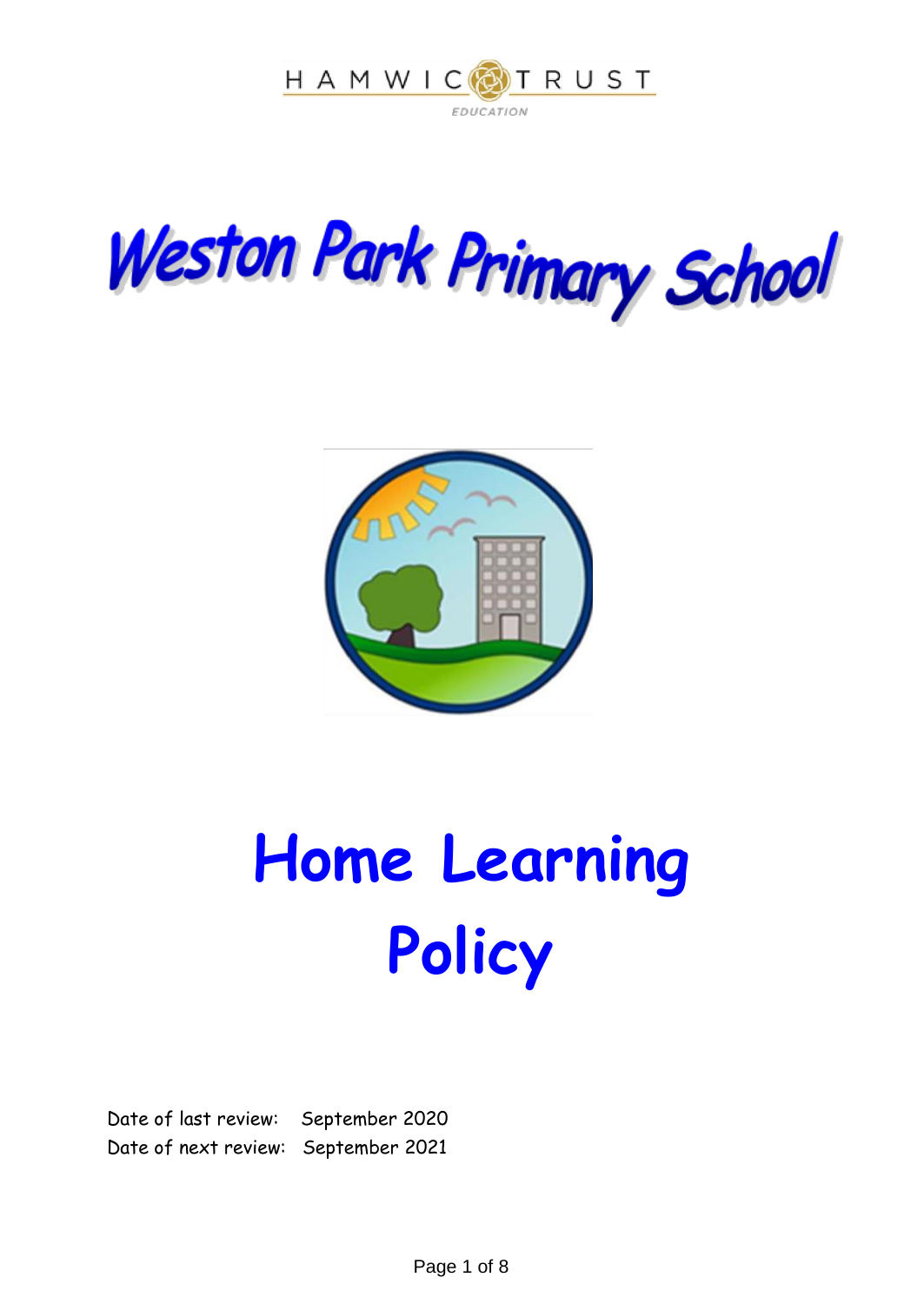#### **Introduction and Rationale**

At Weston Park Primary School, we believe that children who consolidate their school learning at home make better progress at school overall. It is with this rationale that we focus our home learning tasks. By setting home learning, we aim to encourage a strong and positive partnership between home and school; to enable parents to support classroom work and to ensure that children make the best possible progress.

Home learning throughout the school is focused on the development of literacy, numeracy and computing skills. This may be discrete or linked to class creative curriculum topics or Early Years Foundation Stage. Any home learning should be manageable for children to complete without substantial parental support and should not be too time consuming. The amount of home learning set will increase as children move up through the school so that they are ready for transfer to secondary school. It is important to note that the Summer Term in Year 6 will see an increase in homework as we prepare our pupils for the increased homework expectations demanded by secondary schools.

Parents can help by giving children plenty of encouragement and praise for effort. They can also help by providing a good routine and suitable working space that will encourage focused working. Above all, home learning should, where possible, be enjoyable, meaningful and support pupil progress.

Children should actively engage with their Seesaw online learning journal and use this as a platform to proactively share their home learning and any additional tasks they may do at home to support what they learn at school. This may include: videos or voice recordings of reading aloud, performances of play scripts or poetry, mathematical competitions with members of the family, practical tasks making links to real life context, experiments, investigations, uploads of drawings or they may use the tools on Seesaw to type or draw.

This supports the development of computing skills for life as well as ensuring that the school and parents can continue to work collaboratively to support the children. This is particularly important in these challenging and unprecedented times when we are working hard to limit transfer of physical objects between school and home and manage social distancing for the overall safety of all, due to the COVID-19 pandemic.

In the unexpected event of a COVID-19 related local / national lockdown or partial school closure, Seesaw will be used to provide online teaching and home learning tasks with verbal and written feedback for all children. Engaging with this will be crucial to help maintain a focus on progress.

All children across the school have a reading record. Staff will acknowledge this record during the week with a sticker, signature or comment if appropriate.

**Aims**

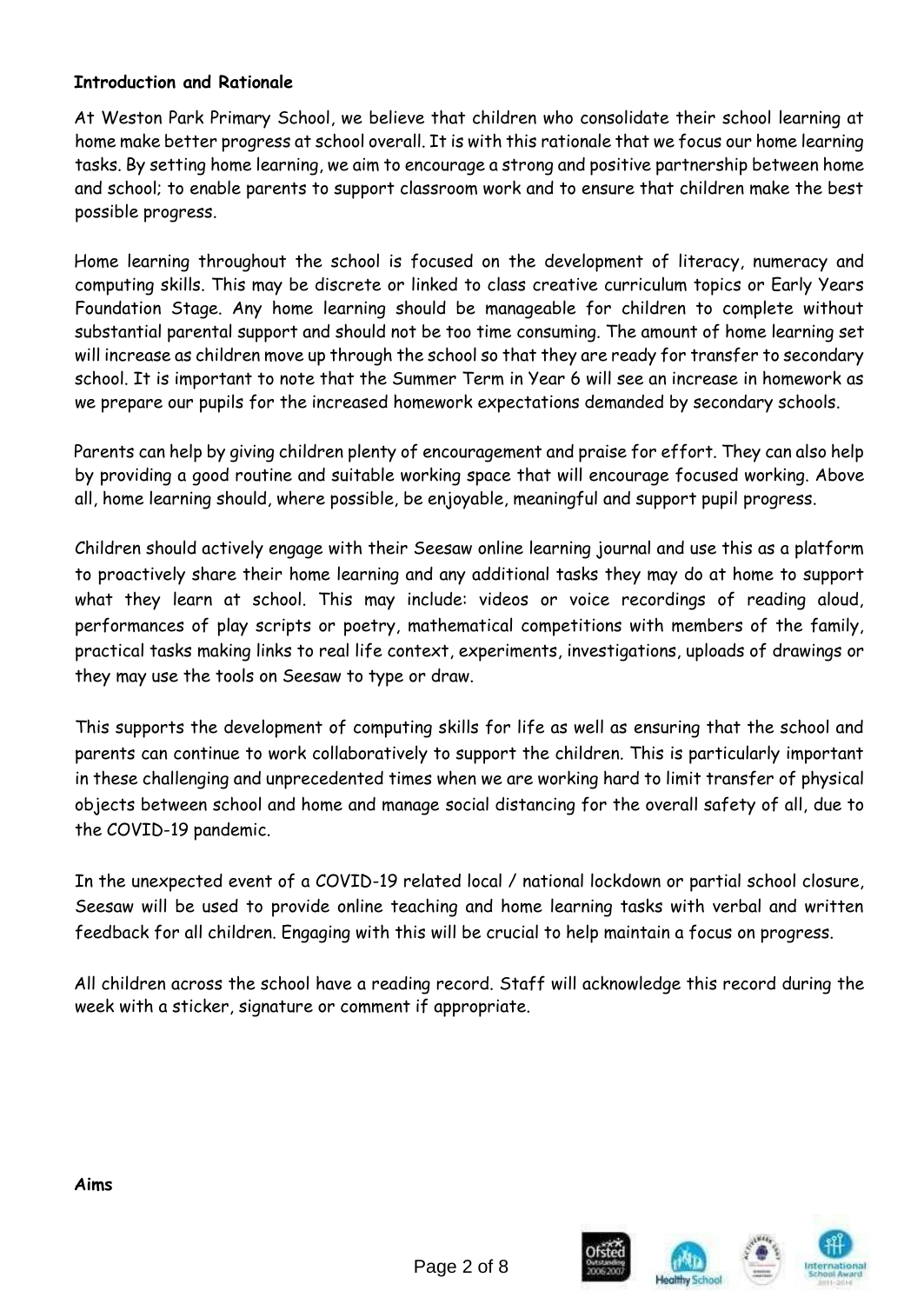- As a school we aim to set home learning tasks that are challenging, interesting, enjoyable and linked to class work where possible. We will ensure home learning tasks are appropriately differentiated if appropriate.
- The school and parents/carers will aim to extend and enrich learning opportunities, showing children that learning can take place at many times and in many places, not only in school.
- Out-of-school clubs and activities also play an important part in the lives of many children, and home learning should be manageable so that children are able to participate in activities such as these.
- Home learning tasks should help children develop responsibility for their own learning and develop independence.
- Home learning should promote a partnership between home and school in supporting each child's learning.
- If parents/carers have any questions about home learning, they should, in the first instance, contact the child's class teacher either in person at either the beginning or the end of the day. If the questions are of a more general nature, they should contact the Deputy Headteacher in the relevant phase.
- Wherever relevant and possible, the school will aim to provide workshops to support parents in developing home learning. These workshops may include Computing, Literacy or Numeracy skills.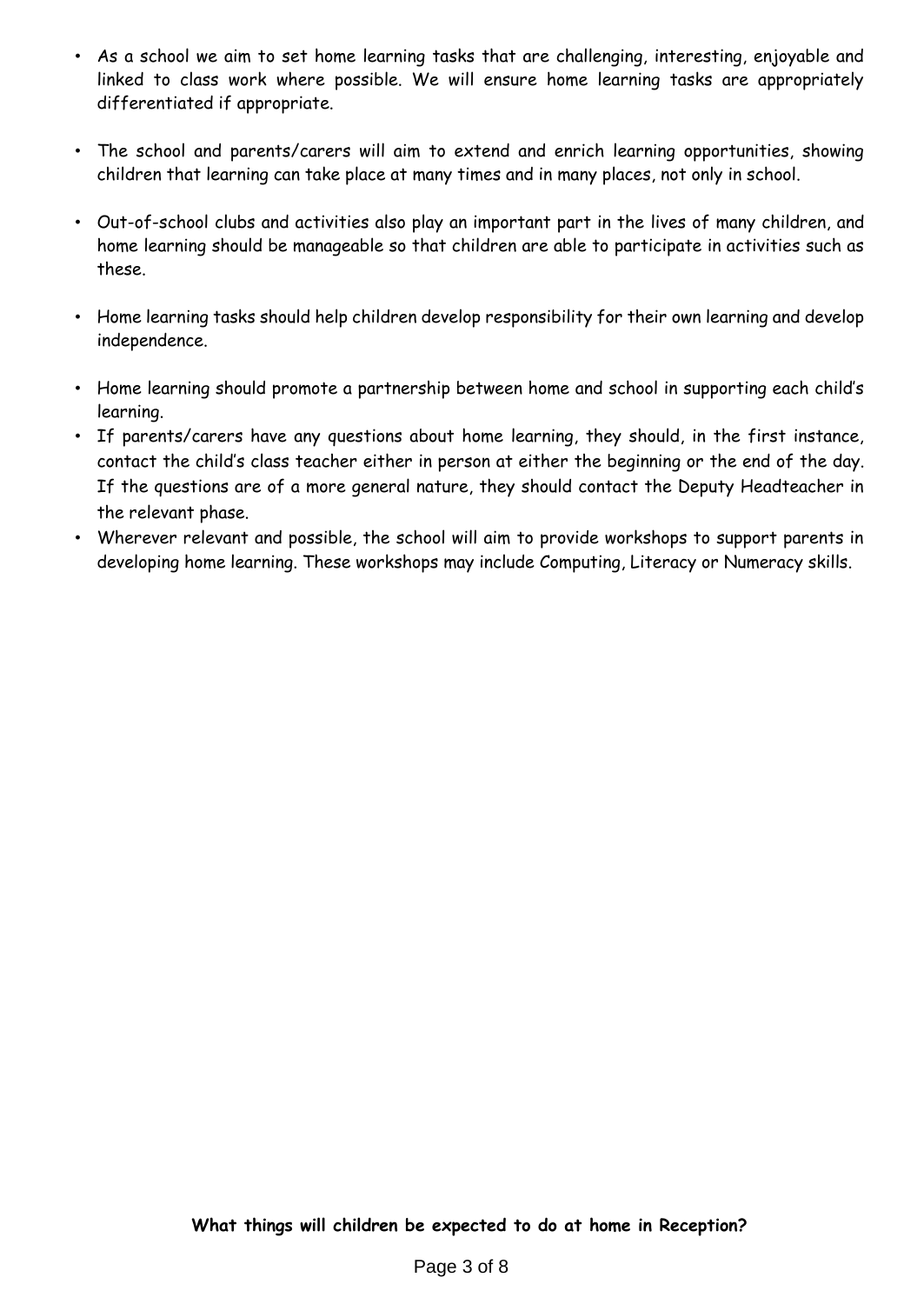There is not a regular, weekly home learning that is set by the teachers. Please see below for guidelines.

| Curriculum<br>Area                     | <b>Home Learning Task</b>                                                                                                                                                                                                                         |
|----------------------------------------|---------------------------------------------------------------------------------------------------------------------------------------------------------------------------------------------------------------------------------------------------|
| Reading                                | Read with their parent/carer every evening. Children in Reception<br>are given a Reading Record to be completed by the parent/carer each<br>day. Children are given a guided reading book and pupils are allowed<br>to choose a book as required. |
| Reading and<br><b>Spelling</b>         | Practise reading 'tricky words' and phonemes which are sent home at<br>the discretion of the teacher, to support what is being followed in<br>the class.                                                                                          |
| Reading &<br>Speaking and<br>Listening | Listen to an adult read a story. A text is available from the Lower<br>School library or from the class story box.                                                                                                                                |
| Speaking and<br>Listening              | Talk to their parent/carer about what they have been learning at<br>school in particular reference to topic work. The teacher may also<br>suggest nursery rhymes, song or poems to be shared at home.                                             |
| <b>Mathematics</b>                     | At times children may be issued with simple number tasks that will<br>support children's mathematical understanding.                                                                                                                              |
| Additional                             | Topic linked/Additional tasks may be set at the discretion of the<br>teacher.<br>'Proud Clouds' will be sent home at least half termly inviting parents<br>to provide information on aspects of learning that they have<br>observed at home.      |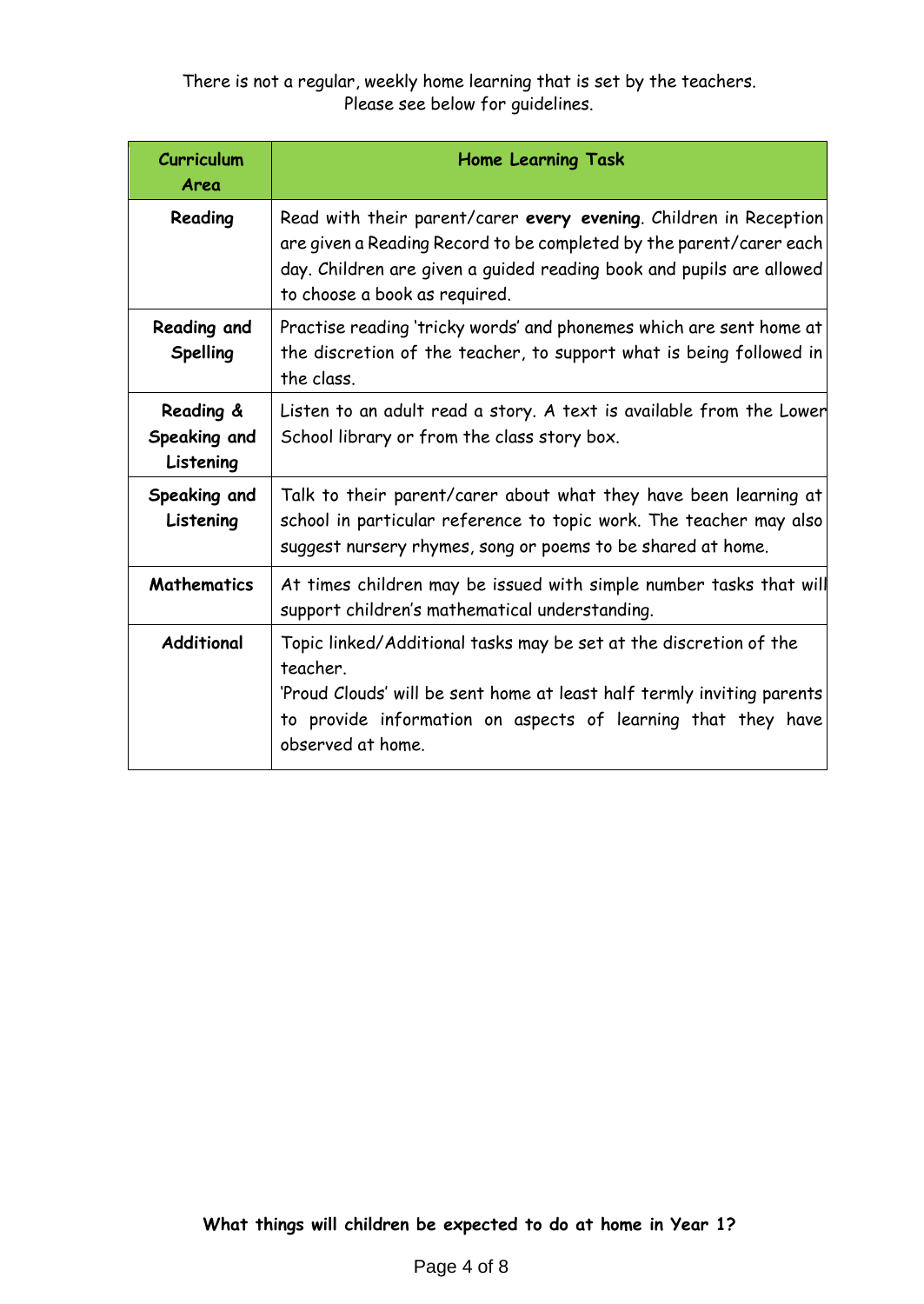There is not a regular, weekly home learning that is set by the teachers. Please see below for guidelines.

| <b>Curriculum</b><br>Area              | <b>Home Learning Task</b>                                                                                                                                                                                                                                                                                  |
|----------------------------------------|------------------------------------------------------------------------------------------------------------------------------------------------------------------------------------------------------------------------------------------------------------------------------------------------------------|
| Reading                                | Read with their parent/carer every evening. Children in Year 1 are<br>given a Reading Record to be completed by the parent/carer each<br>day. The staff in Year 1 will also write in this record book.<br>Parents/carers will be supplied with focus questions to support home<br>learning. *              |
| Reading and<br><b>Spelling</b>         | Practise reading 'tricky words' and phonemes which are sent home<br>at the discretion of the teacher, to support what is being followed<br>in the class. This may include 'Alien/real words' in preparation for<br>the Year 1 Phonics screening. *                                                         |
| Reading &<br>Speaking and<br>Listening | Listen to an adult read a story. A suggested text is available from<br>the KS 1 library.                                                                                                                                                                                                                   |
| Speaking and<br>Listening              | Talk to their parent/carer about what they have been learning at<br>school in particular reference to topic work or a<br>given<br>question/task/thought. *                                                                                                                                                 |
| <b>Mathematics</b>                     | At times children may be issued with simple number tasks that will<br>support children's mathematical understanding. *                                                                                                                                                                                     |
| Creative<br>Curriculum                 | Topic linked/Additional tasks/projects may be set at the discretion<br>of the teacher.<br>The journey and outcome the project can be captured using<br>photos, video recordings, voice recordings, drawings and text<br>and then uploaded on each child's individual online learning<br>journal on Seesaw. |

*\*This can be video or voice recorded and uploaded to the child's Seesaw online learning journal to share with the teacher.*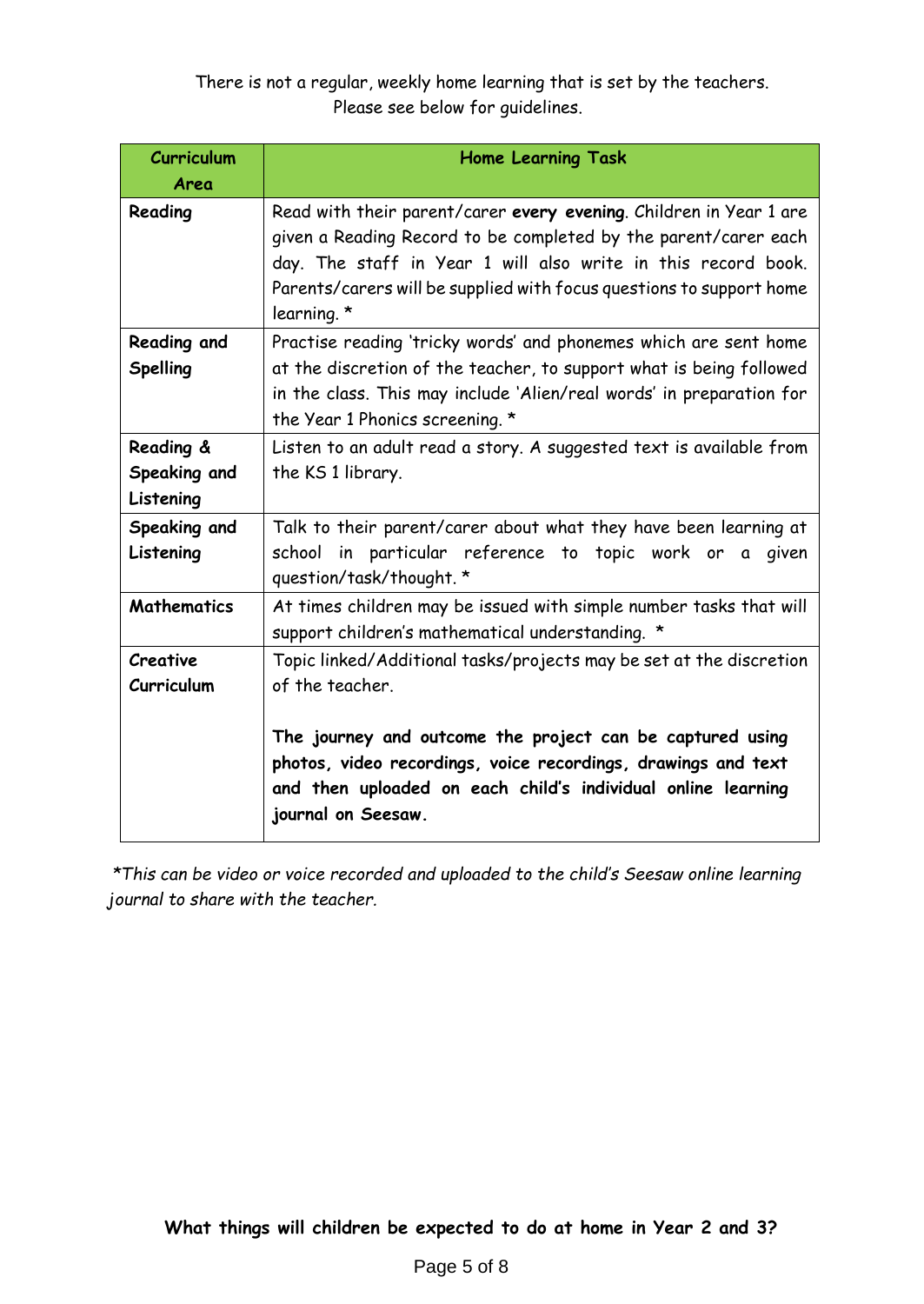### There is not a regular, weekly home learning that is set by the teachers. Please see below for guidelines.

| <b>Curriculum</b><br>Area | <b>Home Learning Task</b>                                                                                                                                                                                                                                                                                                                                                                                                                                                        |
|---------------------------|----------------------------------------------------------------------------------------------------------------------------------------------------------------------------------------------------------------------------------------------------------------------------------------------------------------------------------------------------------------------------------------------------------------------------------------------------------------------------------|
| Speaking and<br>Listening | Talk to parent/carers about what they have been learning at<br>school. This may be through a specific speaking and listening<br>homework, directed by the teacher. *                                                                                                                                                                                                                                                                                                             |
| Reading                   | Read with their parent/carer every evening. Pupils or<br>parents/carers are required to complete a Reading Record. This<br>should be returned to school each day. *                                                                                                                                                                                                                                                                                                              |
| <b>Spelling</b>           | In Year 2 children will practise spelling high frequency words.<br>In Year 3 children practise spelling patterns or words that are<br>taken from the National Curriculum or are an identified area of<br>focus. Spellings will be assessed through investigation and<br>practical learning and applied in their writing throughout the half<br>term. *                                                                                                                           |
| <b>Mathematics</b>        | In Year 2 will be encouraged to use Numbots and from the Spring<br>term will be encouraged to use the online programme 'Times<br>Tables Rockstars'. This fun and engaging programme is a fantastic<br>way to improve children's understanding of times tables.<br>In Year 3 children will be encouraged to use the online<br>programme 'Times Tables Rockstars'. This fun and engaging<br>programme is a fantastic way to improve children's understanding<br>of times tables. * |
| Creative<br>Curriculum    | Home learning projects will be set each half term. A date of<br>completion will be given at the start of the project along with<br>clear instructions and guidance to help complete the task.<br>The journey and outcome the project can be captured using<br>photos, video recordings, voice recordings, drawings and text<br>and then uploaded on each child's individual online learning<br>journal on Seesaw.                                                                |

*\*This can be video or voice recorded and uploaded to the child's Seesaw online learning journal to share with the teacher.*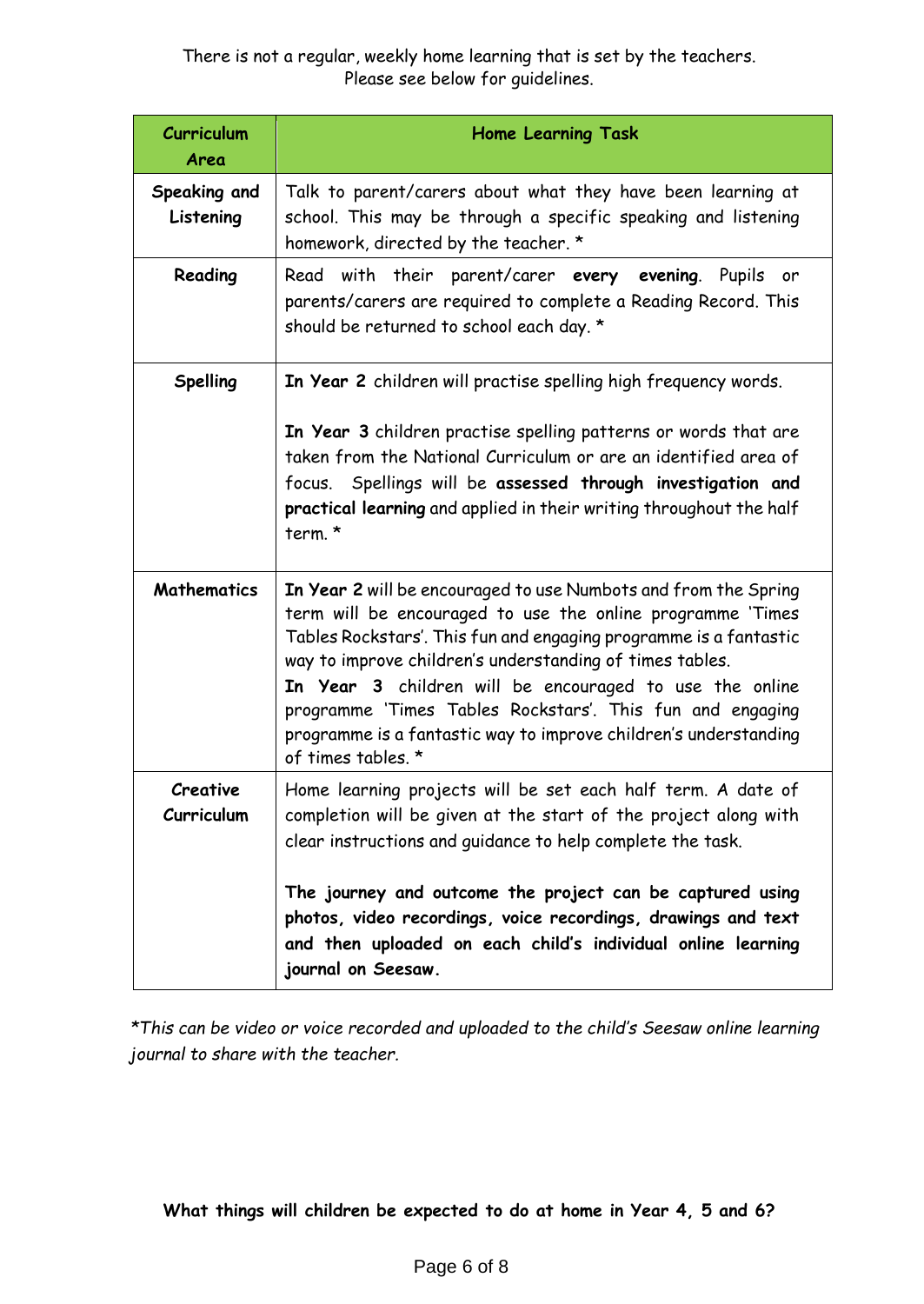There is not a regular, weekly home learning that is set by the teachers. Please see below for guidelines.

| <b>Curriculum</b><br>Area | <b>Home Learning Task</b>                                                                                                                                                                                                                                                                                                                                                                                                              |
|---------------------------|----------------------------------------------------------------------------------------------------------------------------------------------------------------------------------------------------------------------------------------------------------------------------------------------------------------------------------------------------------------------------------------------------------------------------------------|
| Speaking and<br>Listening | Talk to their parent/carer about what they have been learning<br>about at school or a wider, global issue. This may be through a<br>specific speaking and listening homework, directed by the teacher.<br>*                                                                                                                                                                                                                            |
| Reading                   | Read with/read to their parent/carer every evening. Pupils and<br>parents/carers are required to complete a record of this every<br>day. Reading Records should be returned to school each day and<br>will be monitored. Pupils will have the opportunity to change their<br>books regularly. *                                                                                                                                        |
| Spelling                  | Practise spelling patterns or words that link to the current English<br>topic that are taken from the National Curriculum or are an<br>identified area of focus. Spellings will be assessed through<br>investigation and practical learning and applied in their writing<br>throughout the half term. *                                                                                                                                |
| <b>Mathematics</b>        | In Year 4, 5 and 6 children will be encouraged to use the online<br>maths programme 'Times Tables Rockstars'. This fun and engaging<br>programme will support children in developing their understanding<br>and rapid recall of multiplication facts. This is crucial to build<br>rapid recall of times table facts (which will be tested nationally in<br>Year 4) and also to develop confidence and everyday skills for<br>life. $*$ |
| Wider<br>Curriculum       | Home learning projects will be set each half term. A date of<br>completion will be given at the start of the project along with<br>clear instructions and guidance to help complete the task.<br>The journey and outcome the project can be captured using<br>photos, video recordings, voice recordings, drawings and text<br>and then uploaded on each child's individual online learning<br>journal on Seesaw.                      |

*\*This can be video or voice recorded and uploaded to the child's Seesaw online learning journal to share with the teacher.*